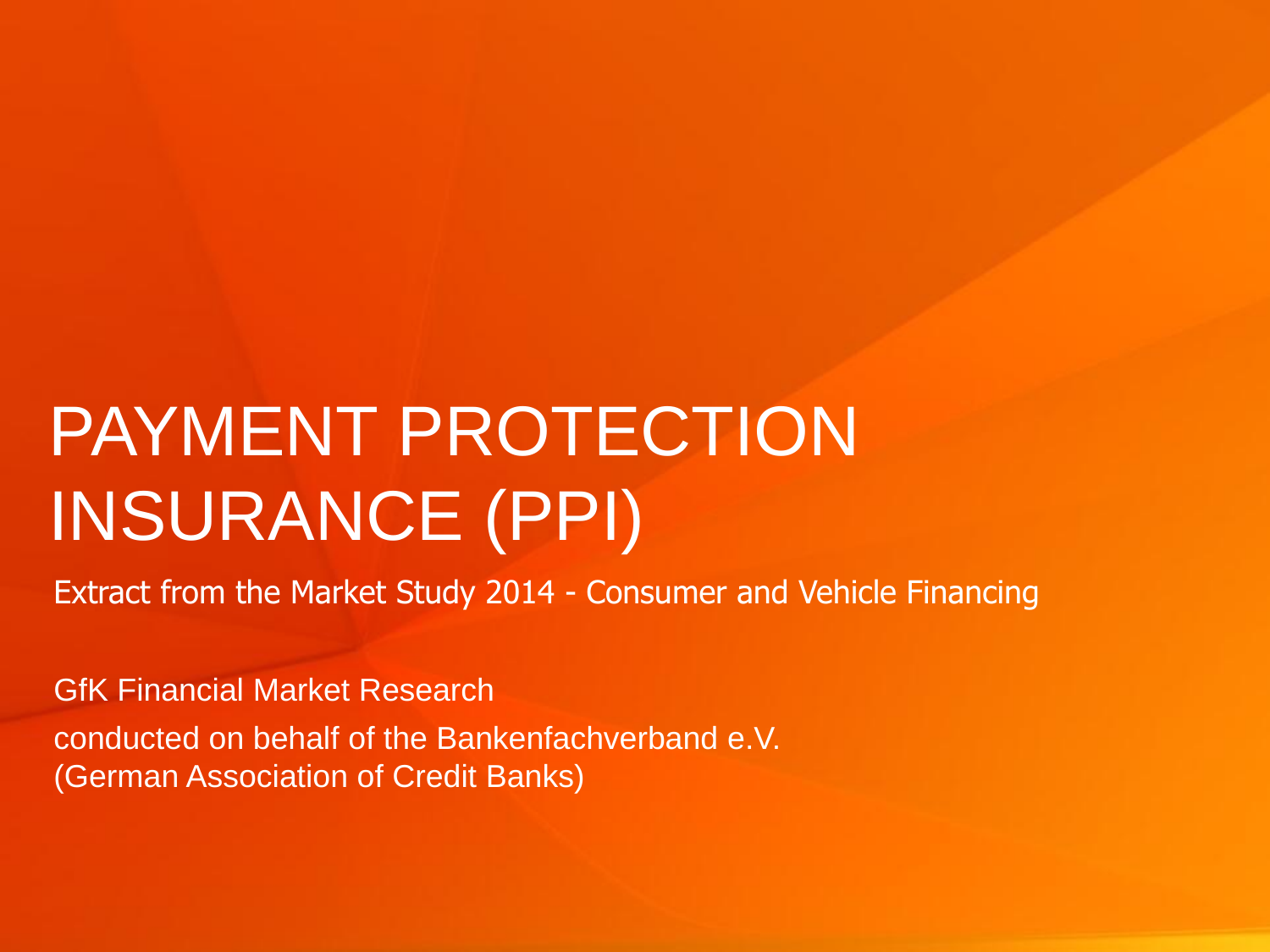## Agenda

| 1. Arrangement of payment protection insurance            | Page 3  |
|-----------------------------------------------------------|---------|
| 2. Covered risks                                          | Page 4  |
| 3. Consumer attitudes                                     | Page 6  |
| 4. Satisfaction                                           | Page 7  |
| 5. Conclusion of a payment protection insurance over time | Page 8  |
| 6. Use of financing                                       | Page 9  |
| 7. Summary                                                | Page 10 |
| 8. Study Design                                           | Page 11 |
| 9. Contact                                                | Page 12 |

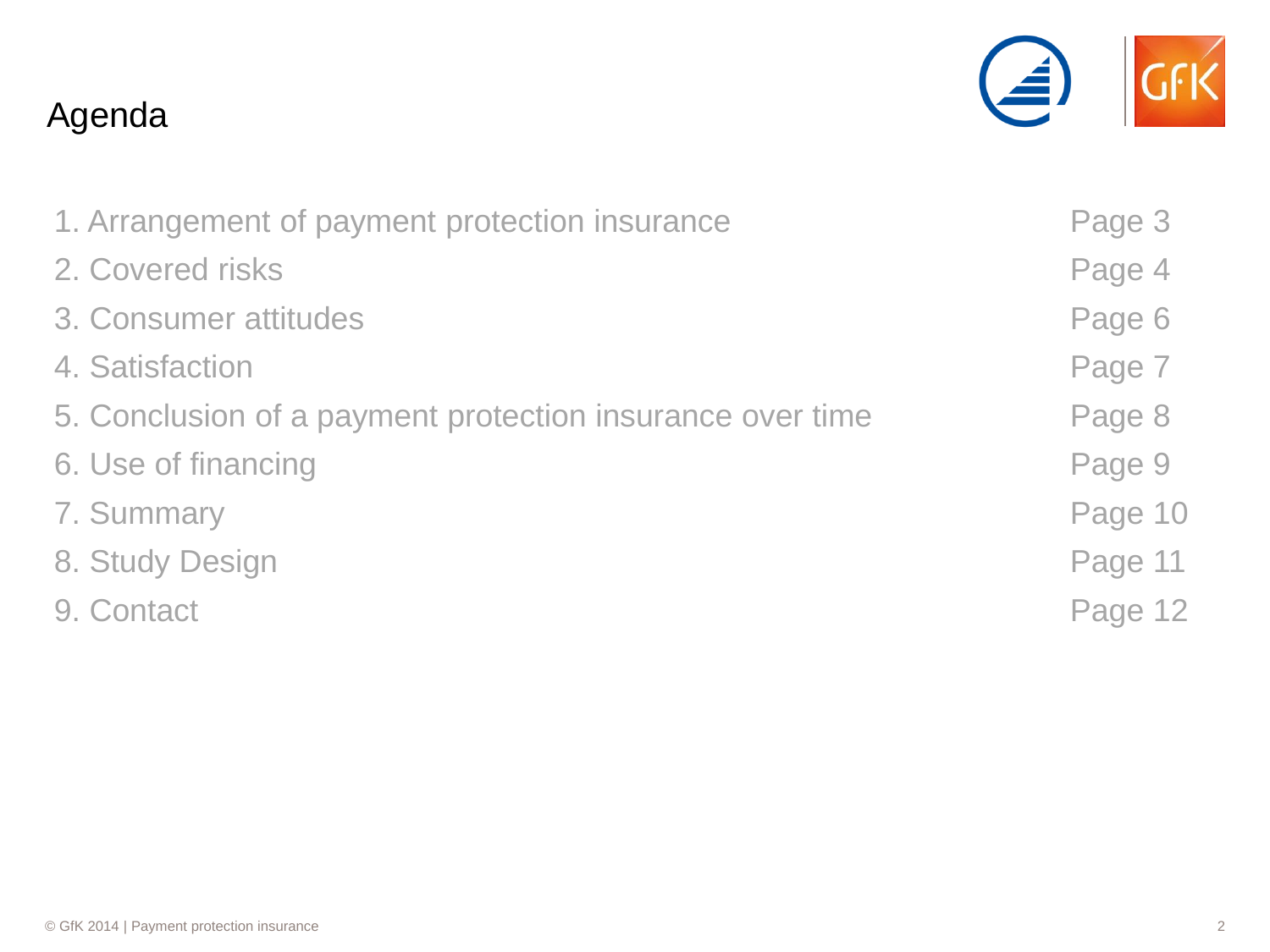### 1. Arrangement of payment protection insurance Instalment loan users





■ No I have not taken out payment protection insurance

© GfK 2014 | Payment protection insurance 3 Q12: Have you taken out payment protection insurance for your most recent instalment loan? Basis: excl. no response

2014 2013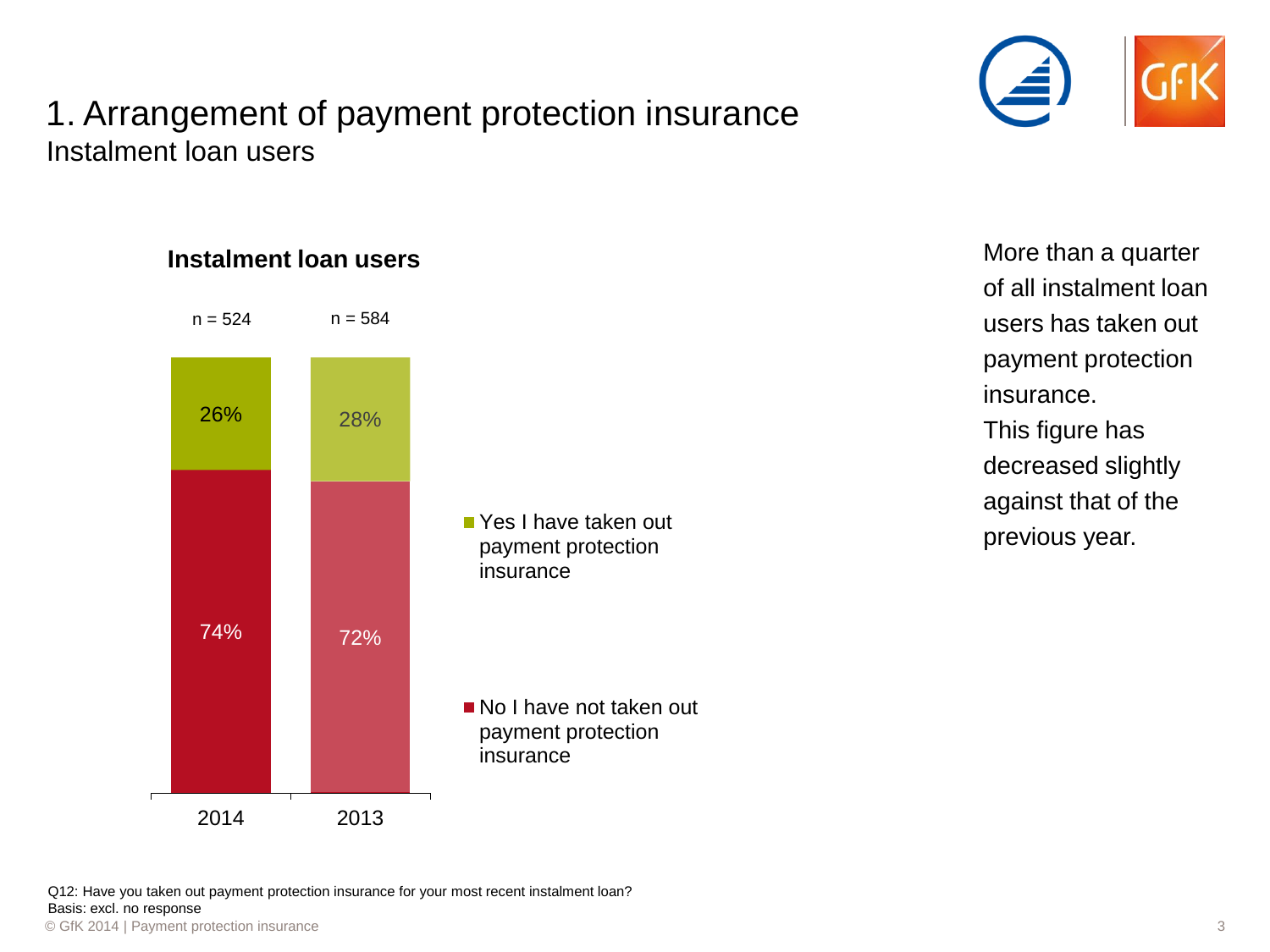#### 2. Covered risks I Holders of payment protection insurance





Securing a loan for the event of death and incapacity to work has declined considerably, while it has risen for unemployment.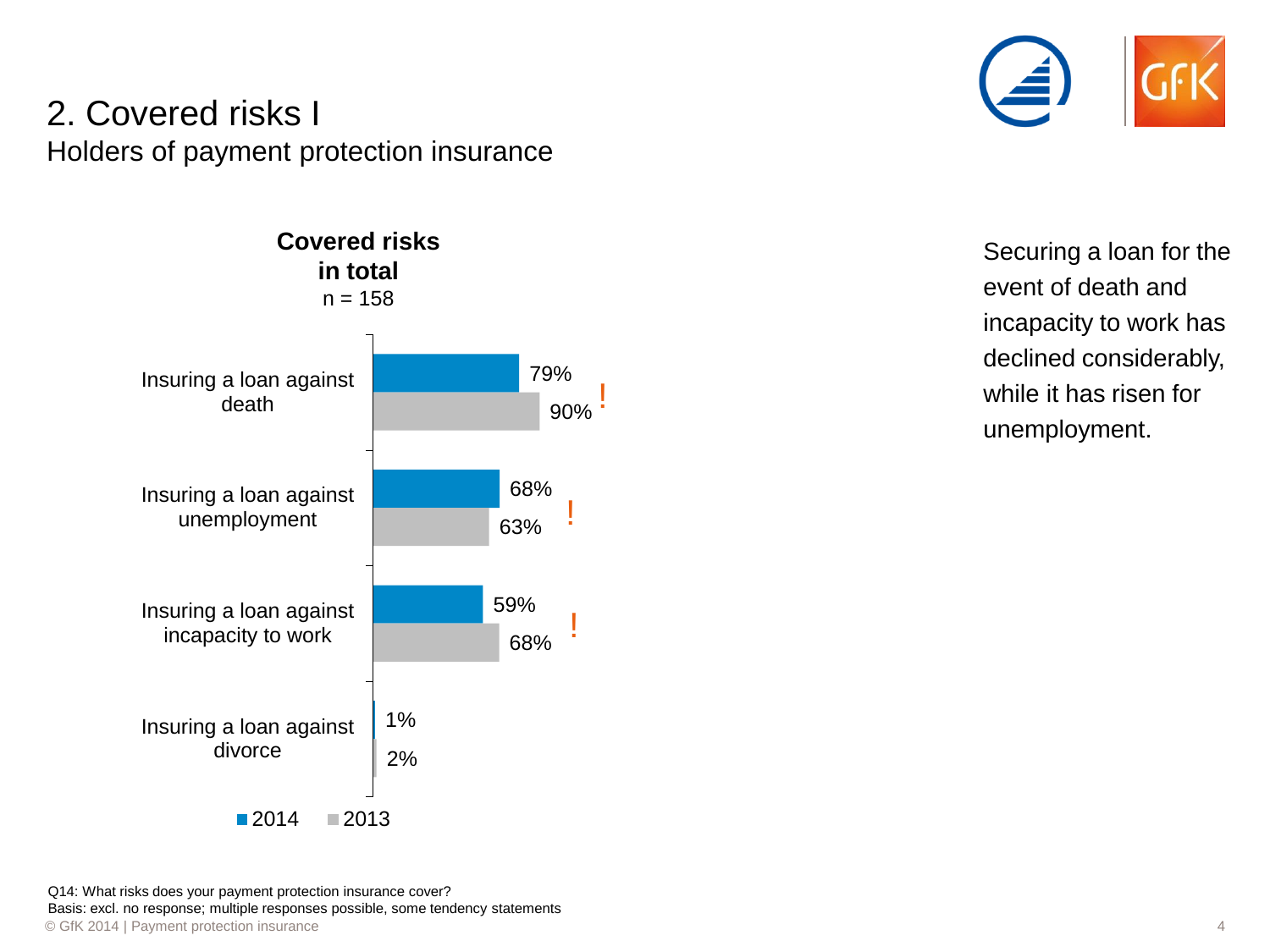

#### 2. Covered risks II Holders of payment protection insurance



Most payment protection insurances contain a combination of "death, incapacity to work and unemployment" risks.

© GfK 2014 | Payment protection insurance 5 Q14: What risks does your payment protection insurance cover? Basis: excl. no response; multiple responses possible, some tendency statements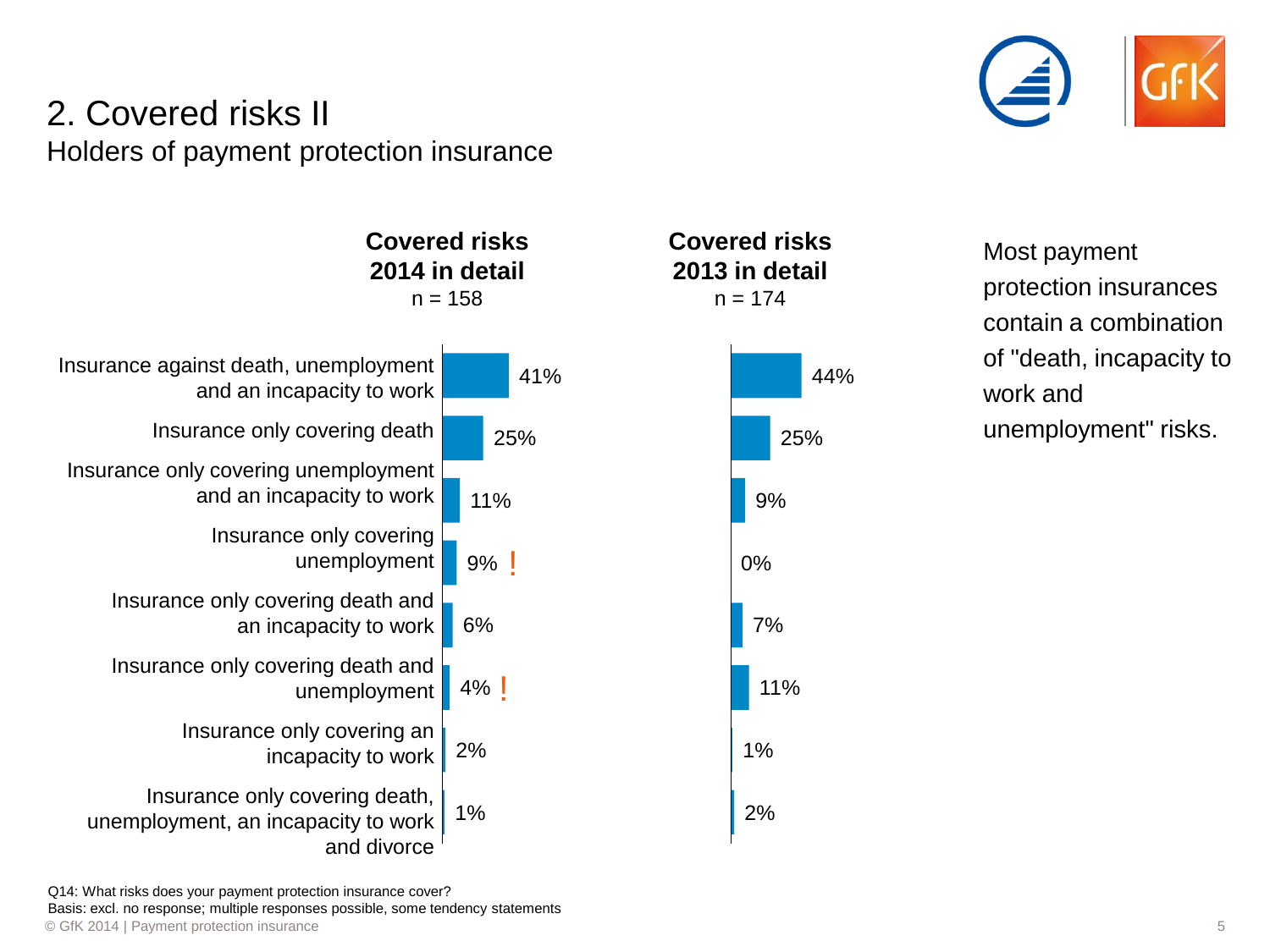

#### 3. Consumer attitudes Users of financing products



36% of users of financing products generally consider payment protection insurance to be advisable. As many as around every second user of financing products considers insuring the individual risks of work incapacity, unemployment and death to be advisable.

I generally consider taking out payment protection insurance to be ...

I consider insuring a credit against the risk of an incapacity to work to be …

> I consider insuring a credit against the risk of death to be ...

I consider insuring a credit against the risk of unemployment to be …

> I consider insuring a credit against the risk of divorce to be ...

© GfK 2014 | Payment protection insurance 6 Q16a: How advisable do you think it is to take out payment protection insurance in general and how advisable do you consider it is to cover the following specific risks with payment protection insurance? Basis:  $n = 683$  excl. no response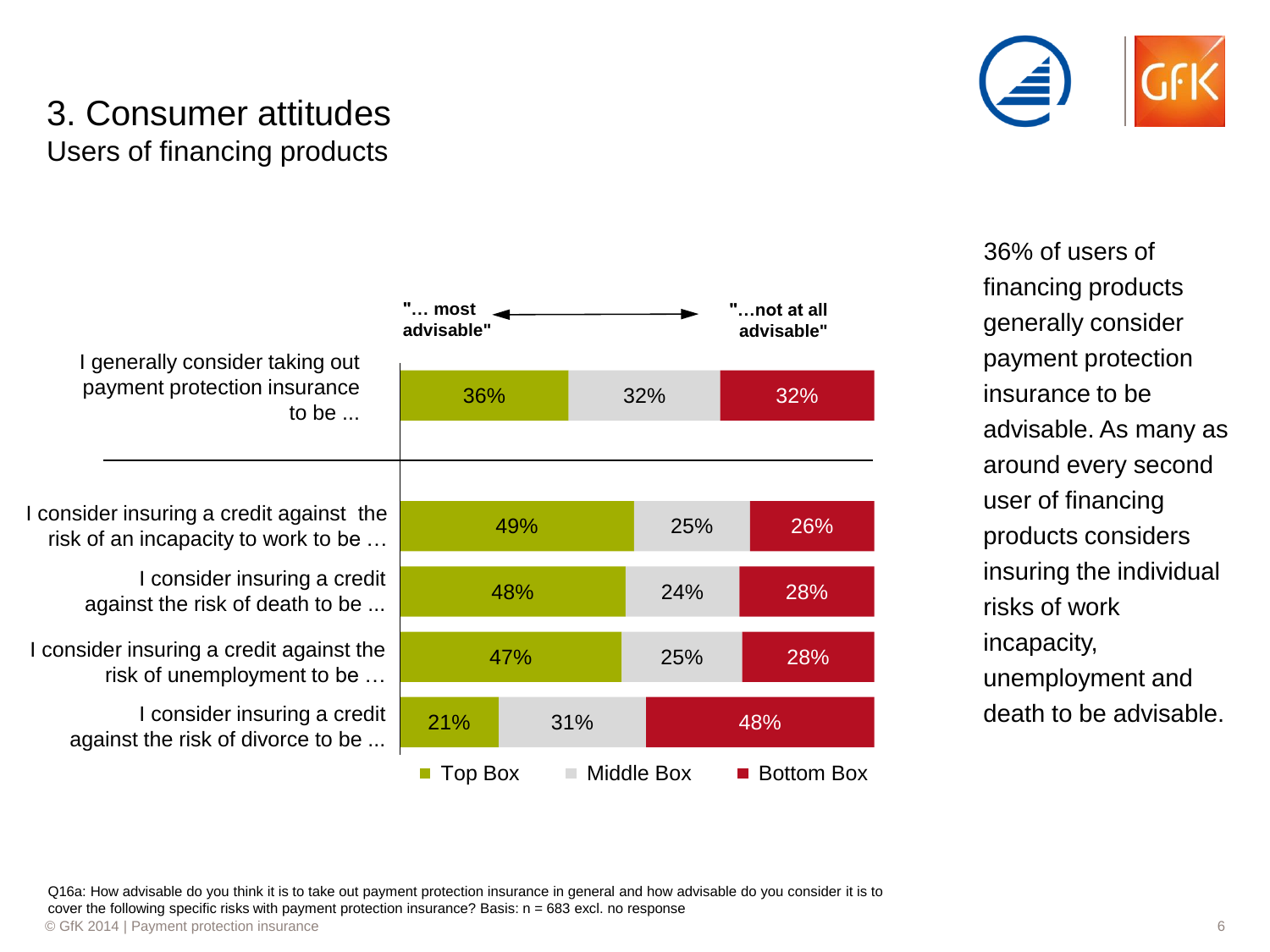#### 4. Satisfaction Holders of payment protection insurance

**Satisfaction**



The majority of payment protection insurance holders is (extremely) satisfied with their insurance; only 13% are (extremely) dissatisfied.

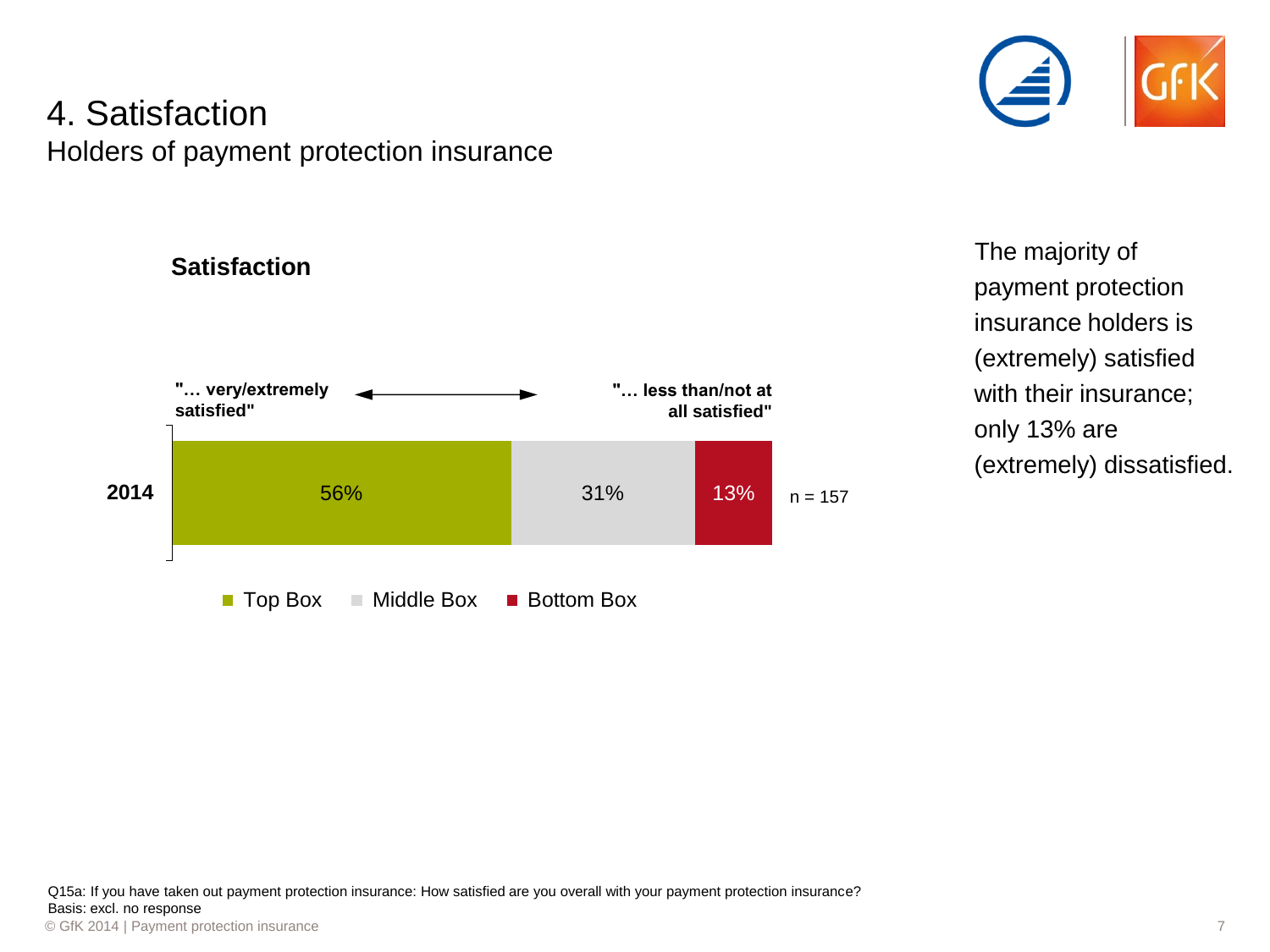

5. Conclusion of a payment protection insurance over time Instalment loan users

> About a quarter of all instalment loan users owns a payment protection insurance.

This figure is remaining constant since six years.



© GfK 2014 | Payment protection insurance 8 F12: Have you arranged payment protection insurance in respect of your instalment loan? Basis:  $2014$  n = 524 excl. no response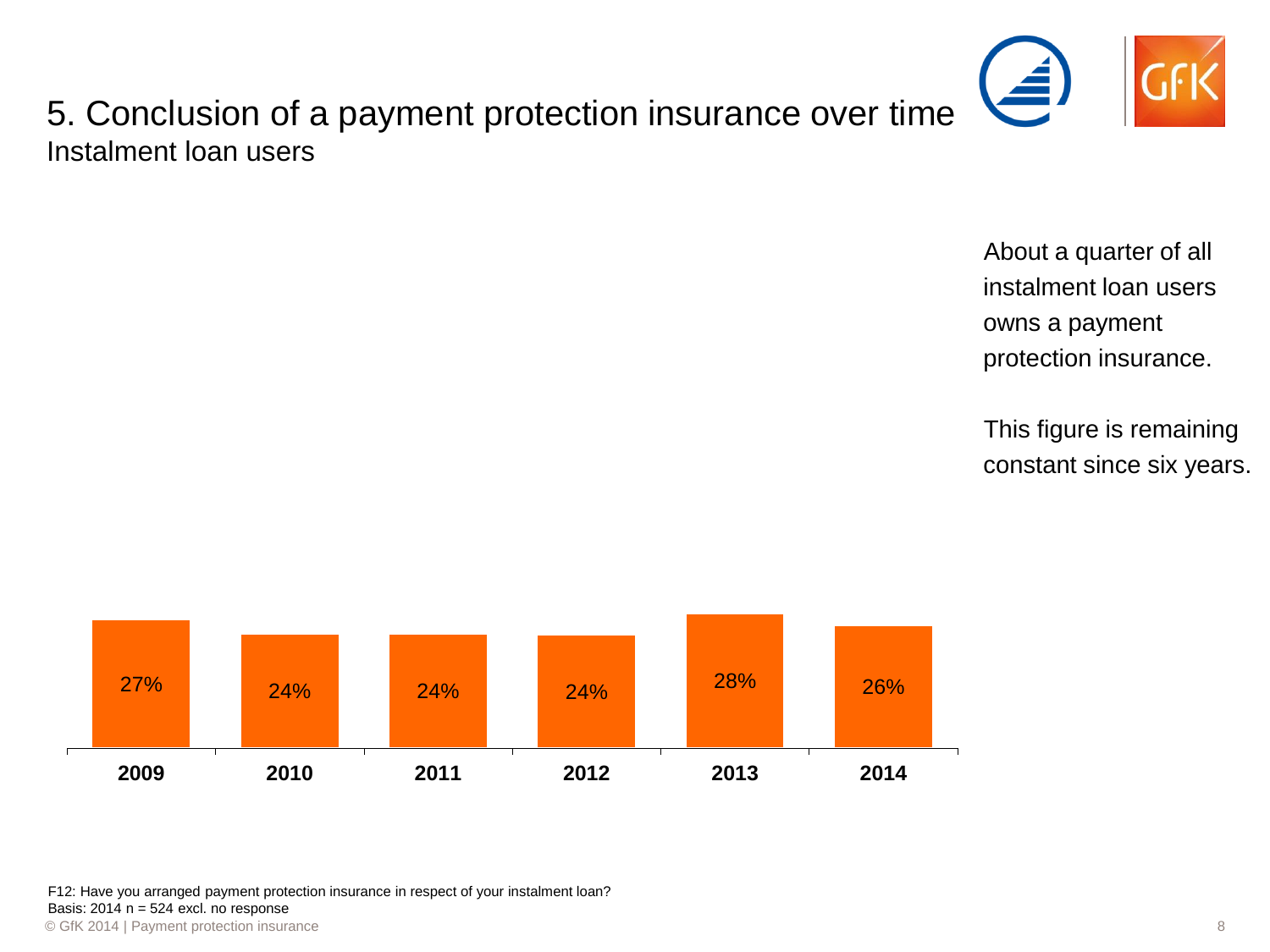

#### 6. Use of financing All respondents



The use of financing has increased slightly overall.

© GfK 2014 | Payment protection insurance 9 Q3a: Are you currently using one of the following credits / forms of financing? Basis: All respondents  $n = 1,607$  excl. no response; rounding-off differences possible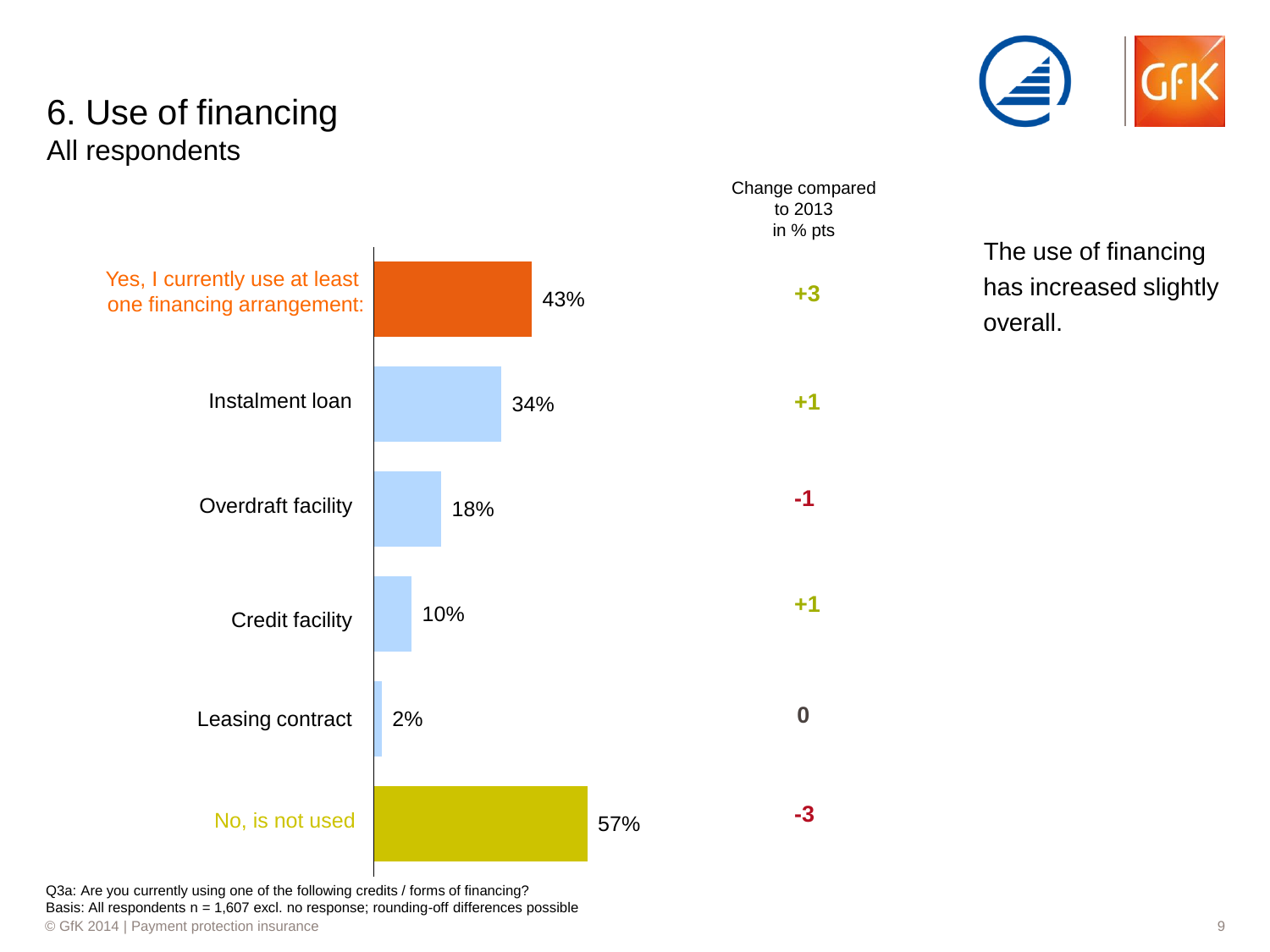## 7. Summary









#### **Payment protection insurance**

- 26% of those who have taken out an instalment loan have taken out payment protection insurance alongside the loan – the proportion has decreased slightly since last year (page 3).
- Most payment protection insurances are for a combination of "death, incapacity to work and unemployment" risks. Securing a loan for the event of death and incapacity to work has declined considerably, while it has risen for unemployment (page 4/5).
- 36% of users of financing products generally consider payment protection insurance to be advisable. As many as around every second user of financing products considers insuring the individual risks of work incapacity, unemployment and death to be advisable (page 6).
- The vast majority of holders of payment protection insurance are very satisfied with their insurance. Only 13% are less satisfied and almost one third is impartial (page 7).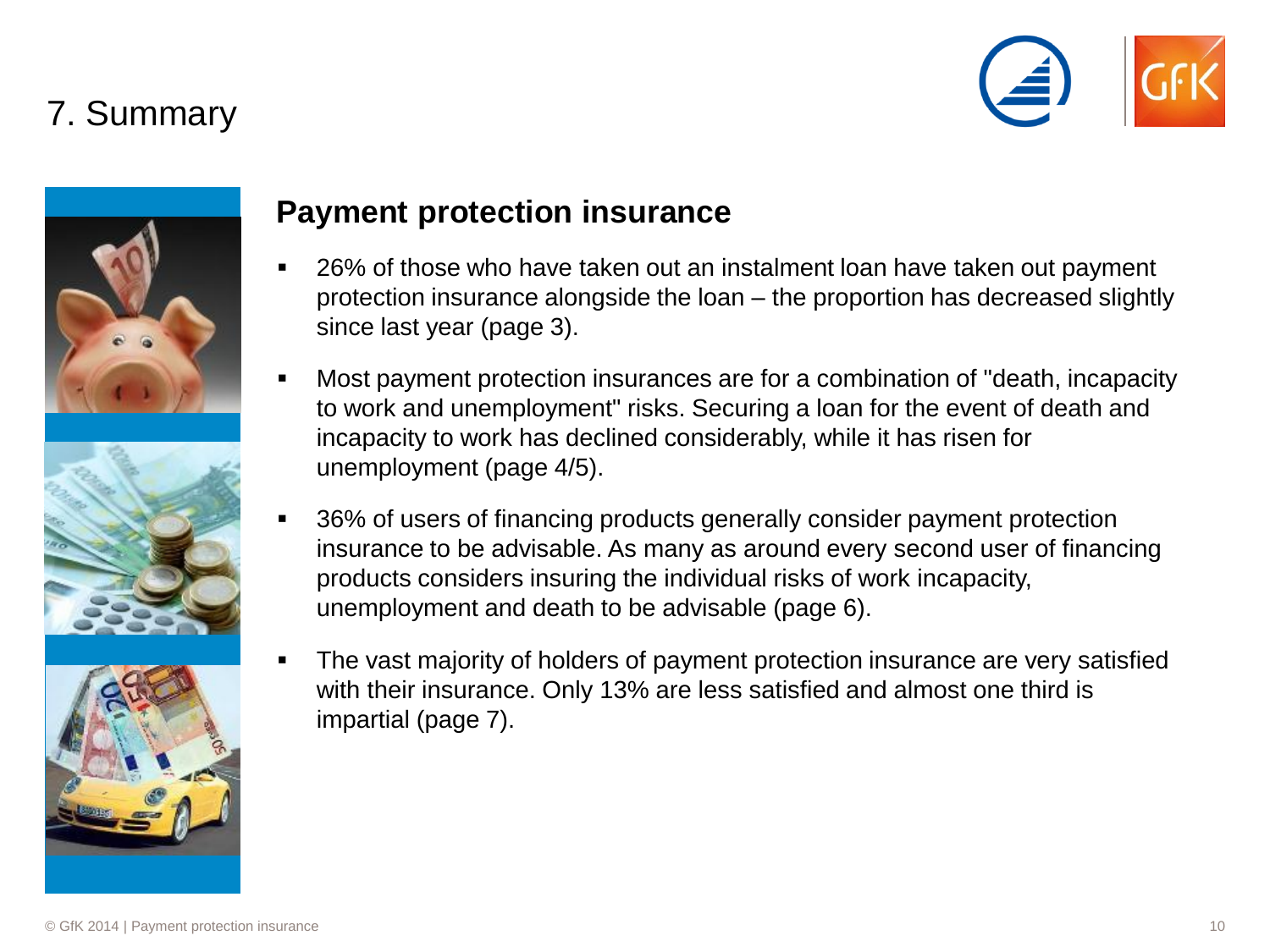

#### 8. Study design Sample





**Target group** Representative sample of German households, up to 75 years old

**Surveyed area** Federal Republic of Germany

**Sample** n=1,607 interviews, the results were subsequently weighted

**Survey period** 18 June 2014 to 22 July 2014

**Publication** October 2014